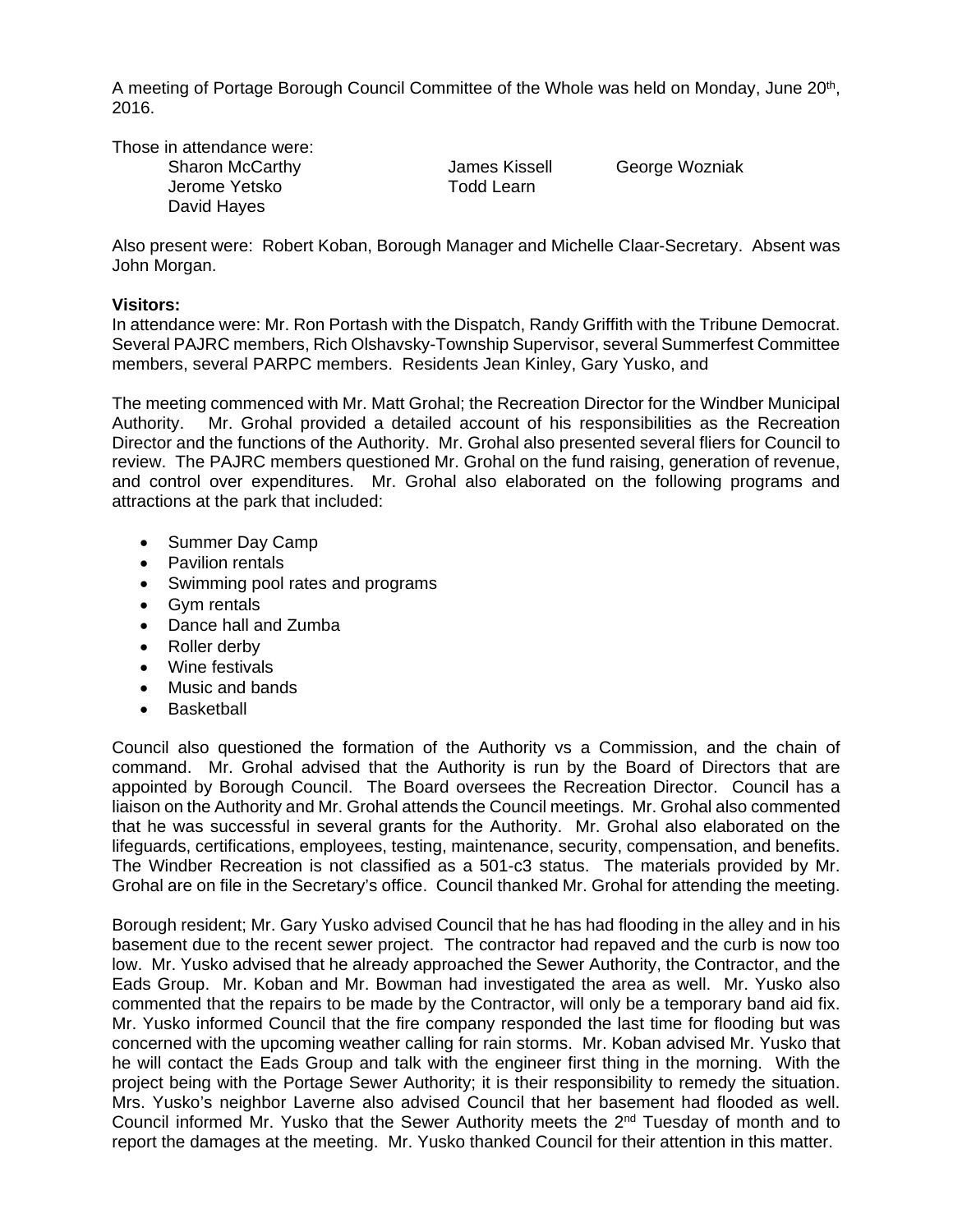Ms. McCarthy went out of order on the agenda to address the Portage Area Joint Recreation Commission of implementing a "zero tolerance" policy at Crichton McCormick Park. Several members of the Commission received complaints of 4 juveniles who are using foul language, damaging property and harassing other people within the Park. Ms. Kinley advised that it is the same 4 juveniles every year that cause the issues and they are usually at the park around 5:00 p.m. She also advised that a police officer informed her that kids will be kids and they can't do anything about it. Mr. Wozniak commented that was un acceptable answer and to get the officer's name. Mr. Koban commented that the rules and regulations are enforceable through the Code of Ordinances; Chapter 16 "Parks and Recreation. Ms. Claar informed Council that Chief Miller has a park violation book in his office noting any individuals that have been warned of their conduct. Mr. Kissell advised the PAJRC and area residents to contact the police dept of any individuals who are causing trouble or misconduct. Other suggestions were to post the Ordinance on the board at the park under the regulations.

## **UNFINISHED BUSINESS:**

- A. Gaunt Property-there was no update provided.
- B. Nicholson Property-a ten-day notice was issued.
- C. Borough Roof-Mr. Koban advised that a meeting will be held with American Roofing, the Building Committee, and Stiffler, McGraw on Thursday, June 23<sup>rd</sup> at 7:00 p.m.
- D. Lee Street Retainer Wall-Mr. Koban has a letter drafted; along with pictures, to send to Norfolk Southern.
- E. Crum Property 907 Jefferson Avenue: Mr. Emerick will be sending a letter to the Crums advising of a public hearing on Monday, July 18<sup>th</sup>, 2016 at 6:30 p.m.
- F. Moyer Property-1100 Lincoln Ave-the grass has been cut.

# **NEW BUSINESS:**

1. The USDA grant for the police cruiser is being reviewed. The USA submitted an e-mail requesting additional information that was not included in the application. Mr. Koban advised that motion will be needed from Council to obtain a RD Load/grant for the police vehicle.

> ON MOTION OF MR. LEARN, SECONDED BY MR. YETSKO, COUNCIL UNANIMOUSLY APPROVED TO SEEK/OBTAIN A RD LOAN/GRANT FUNDING THROUGH THE USDA FOR THE PURCHASE OF A POLICE VEHICLE. VOTING AFFIRMATIVELY INCLUDED MR. LEARN, MR. YETSKO, MR. WOZNIAK, MR. HAYES, MAYOR KISSELL, AND MS. MCCARTHY, MOTION CARRIED 6-0.

2. Borough Tax Collector; Mrs. Joanne Redfern submitted a request to purchase new tax collection software from RAK Computer Associates. The previous version is antiquated and will not be supported. RAK sent a proposal in the amount of \$300.00 annually that would be split between the Borough and the Portage Area School District for a total of \$150.00.

> ON MOTION OF MR. KISSELL, SECONDED BY MR. LEARN, COUNCIL UNANIMOUSLY APPROVED TO PURCHASE TAX COLLECTION SOFTWARE FROM RAK COMPUTER ASSOCIATES; BETWEEN THE